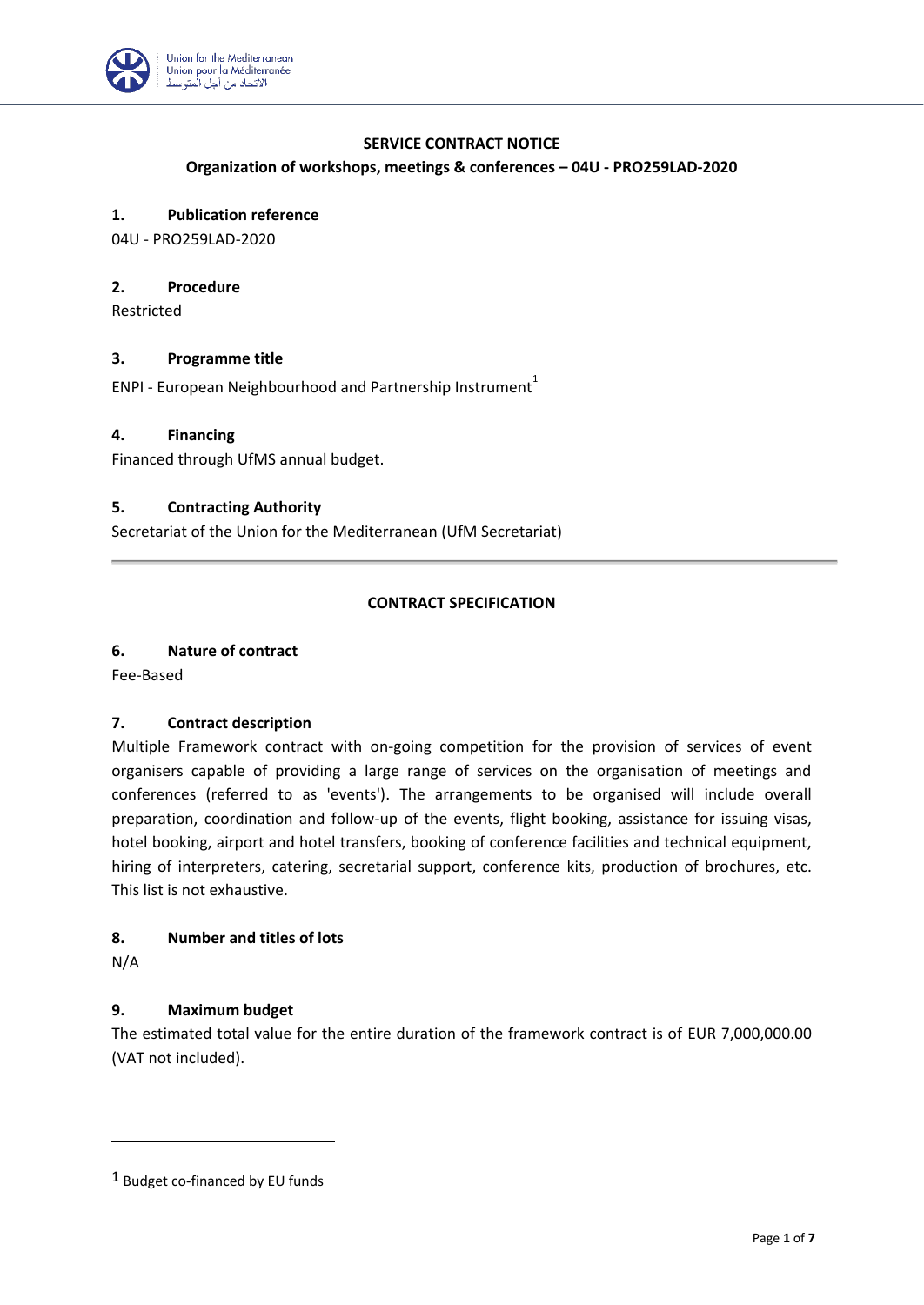

### **10. Scope for additional services**

No extension foreseen.

## **CONDITIONS OF PARTICIPATION**

### **11. Eligibility**

Participation in tender procedures is open on equal terms to all natural and legal persons effectively established in a Member State or a country, territory or region mentioned as eligible by the relevant regulation/basic act governing the eligibility rules for the grant as per [Annex a2a](https://ec.europa.eu/europeaid/prag/annexes.do?annexName=A2a&lang=en) to the Practical Guide. Tenderers must state their nationality in their tenders and provide the usual proof of nationality under their national legislation. Participation is also open to international organisations.

## **12. Candidature**

All eligible natural and legal persons (as per item 11 above) or groupings of such persons (consortia) may apply.

A consortium may be a permanent, legally established grouping or a grouping which has been constituted informally for a specific tender procedure. All members of a consortium (i.e., the leader and all other members) are jointly and severally liable to the contracting authority.

The participation of an ineligible natural or legal person (as per item 11) will result in the automatic exclusion of that person. In particular, if that ineligible person belongs to a consortium, the whole consortium will be excluded.

# **13. Number of applications**

No more than one application can be submitted by a natural or legal person whatever the form of participation (as an individual legal entity or as leader or member of a consortium submitting an application). In the event that a natural or legal person submits more than one application, all applications in which that person has participated will be excluded.

### **14. Shortlist alliances prohibited**

Any tenders received from tenderers comprising firms other than those mentioned in the shortlisted application forms will be excluded from this restricted tender procedure unless prior approval from the contracting authority has been obtained (see practical guide - PRAG - 2.6.3.). Short-listed candidates may not form alliances or subcontract to each other for the contract in question.

### **15. Grounds for exclusion**

As part of the application form, candidates must submit a signed declaration, included in the standard application form, to the effect that they are not in any of the exclusion situations listed in Section 2.6.10.1 of the PRAG.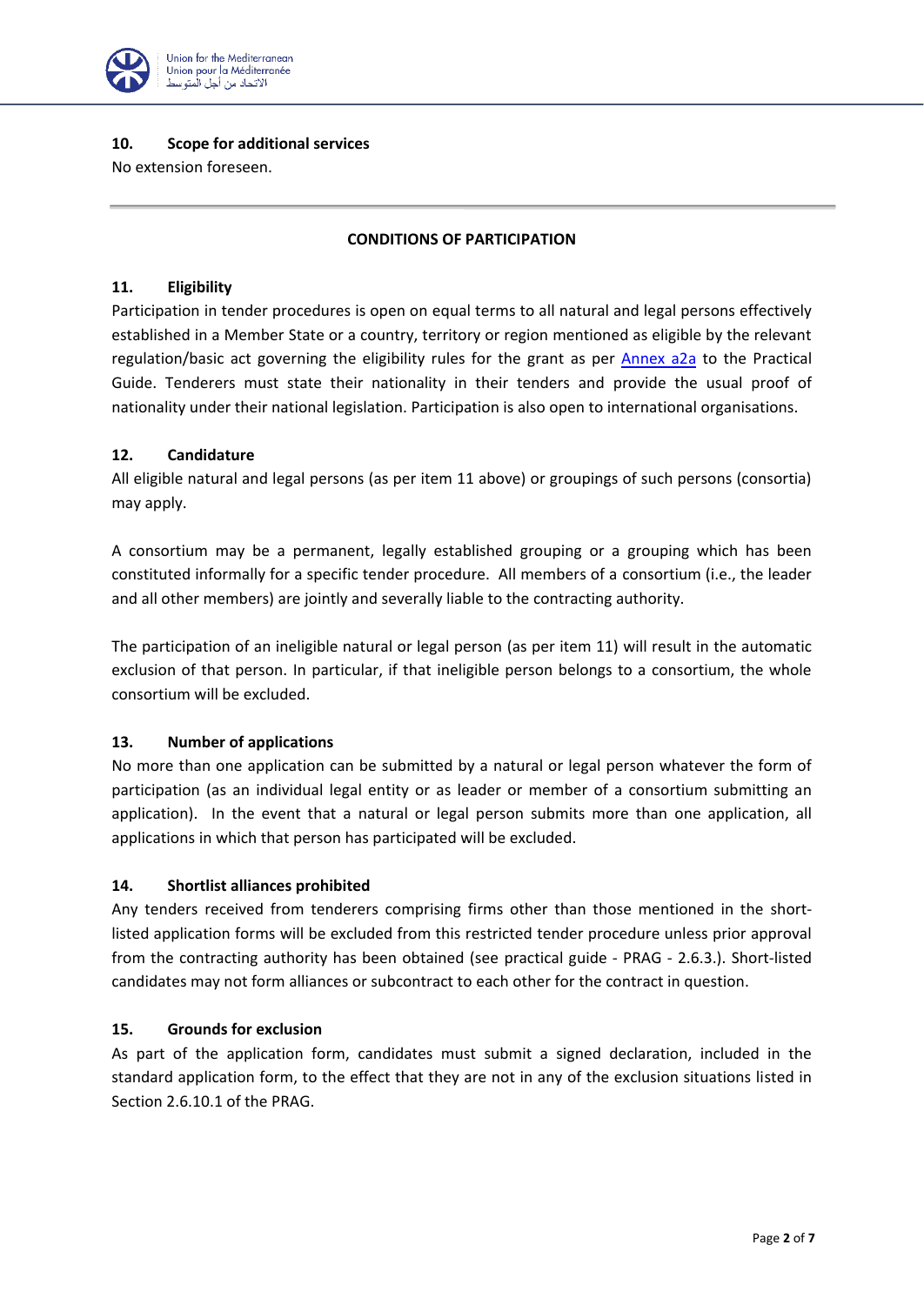

## **16. Sub-contracting**

Subcontracting is allowed.

## **17. Number of candidates to be short-listed**

On the basis of the applications received, between 4 and 8 candidates will be invited to submit detailed tenders for this contract. If the number of eligible candidates meeting the selection criteria is less than the minimum of 4, the contracting authority may invite the candidates who satisfy the criteria to submit a tender.

## **PROVISIONAL TIMETABLE**

# **18. Provisional date of invitation to tender**

December 2021

**19. Provisional commencement date of the contract**

May 2022

## **20. Initial period of implementation of tasks**

48 months from the commencement date

# **SELECTION AND AWARD CRITERIA**

### **21. Selection criteria**

The following selection criteria will be applied to candidates. In the case of applications submitted by a consortium, these selection criteria will be applied to the consortium as a whole:

1) **Economic and financial capacity of candidate** (based on item 3 of the application form). In case of candidate being a public body, equivalent information should be provided. The reference period which will be taken into account will be the last three financial years for which accounts have been closed.

- Average Annual turnover for the candidate<sup>2</sup> at least EUR 400,000.00 in the past three closed years (2017, 2018 and 2019).

- 2) **Professional capacity of candidate** (based on item 4 of the application form)
	- At least 5 staff members of the candidates are permanent staff; and,
	- At least 2 of the permanent staff of the candidate have experience in organizing events.

<sup>&</sup>lt;sup>2</sup> In the case of tenders submitted by a consortium, these selection criteria will be applied to the consortium as a whole.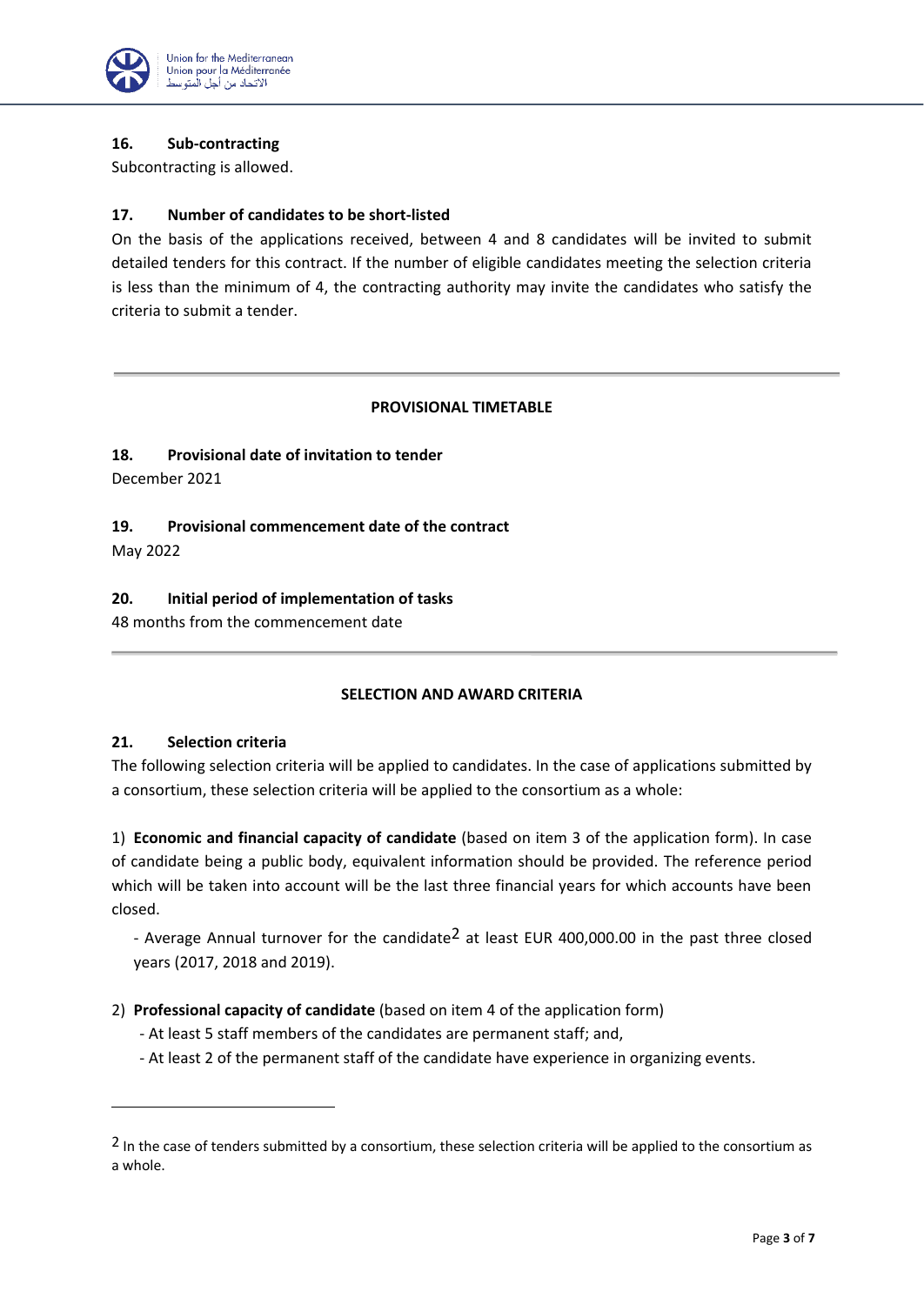3) **Technical capacity of candidate** (based on items 5 of the application form). The reference period which will be taken into account will be the last three years preceding the submission deadline.

- a) the candidate organised the logistics of **at least 10** conferences/seminars/meetings/trainings **organized by public institutions** over the past 3 years (22/10/2018 – 22/10/2021);
- b) **3 out of the 10** conferences/seminars/meetings/trainings requested under criterion 3(a) have a budget of at least **50,000.00** EUR.
- c) **1 out of the 10** conferences/seminars/meetings/trainings requested under criterion 3(a) has been carried in **Europe**.
- d) **1 out of the 10** conferences/seminars/meetings/trainings requested under criterion 3(a) has been carried in **Southern Mediterranean**.

Important remarks:

- the candidate must give a description of the logistics tasks carried out for each of the event
- each reference must include at least 4 of the tasks listed in the Section 7 above
- reference projects must be minimum for 30% of the overall contract value carried out by the tenderer itself

Previous experience which caused breach of contract and termination by a contracting authority shall not be used as reference.

An economic operator may, where appropriate and for a particular contract, rely on the capacities of other entities, regardless of the legal nature of the links which it has with them. If the tenderer relies on other entities it must prove to the contracting authority that it will have at its disposal the resources necessary for the performance of the contract by producing a commitment by those entities to place those resources at its disposal. Such entities, for instance the parent company of the economic operator, must respect the same rules of eligibility - notably that of nationality – and must comply with the selection criteria for which the economic operator relies on them. Furthermore, the data for this third entity for the relevant selection criterion should be included in the tender in a separate document. Proof of the capacity will also have to be provided when requested by the contracting authority.

With regard to technical and professional criteria, an economic operator may only rely on the capacities of other entities where the latter will perform the services for which these capacities are required.

With regard to economic and financial criteria, the entities upon whose capacity the tenderer relies become jointly and severally liable for the performance of the contract.

If more than 8 eligible candidates meet the above selection criteria, their relative strengths and weaknesses must be re-examined in order to rank their applications and identify the 8 best candidates in accordance with point 17 of this contract notice. The only additional comparative criteria that will be taken into consideration during this re-examination, in the order in which they appear below, are:

• the **average of the 3 highest economic value of conferences/seminars/meetings/trainings**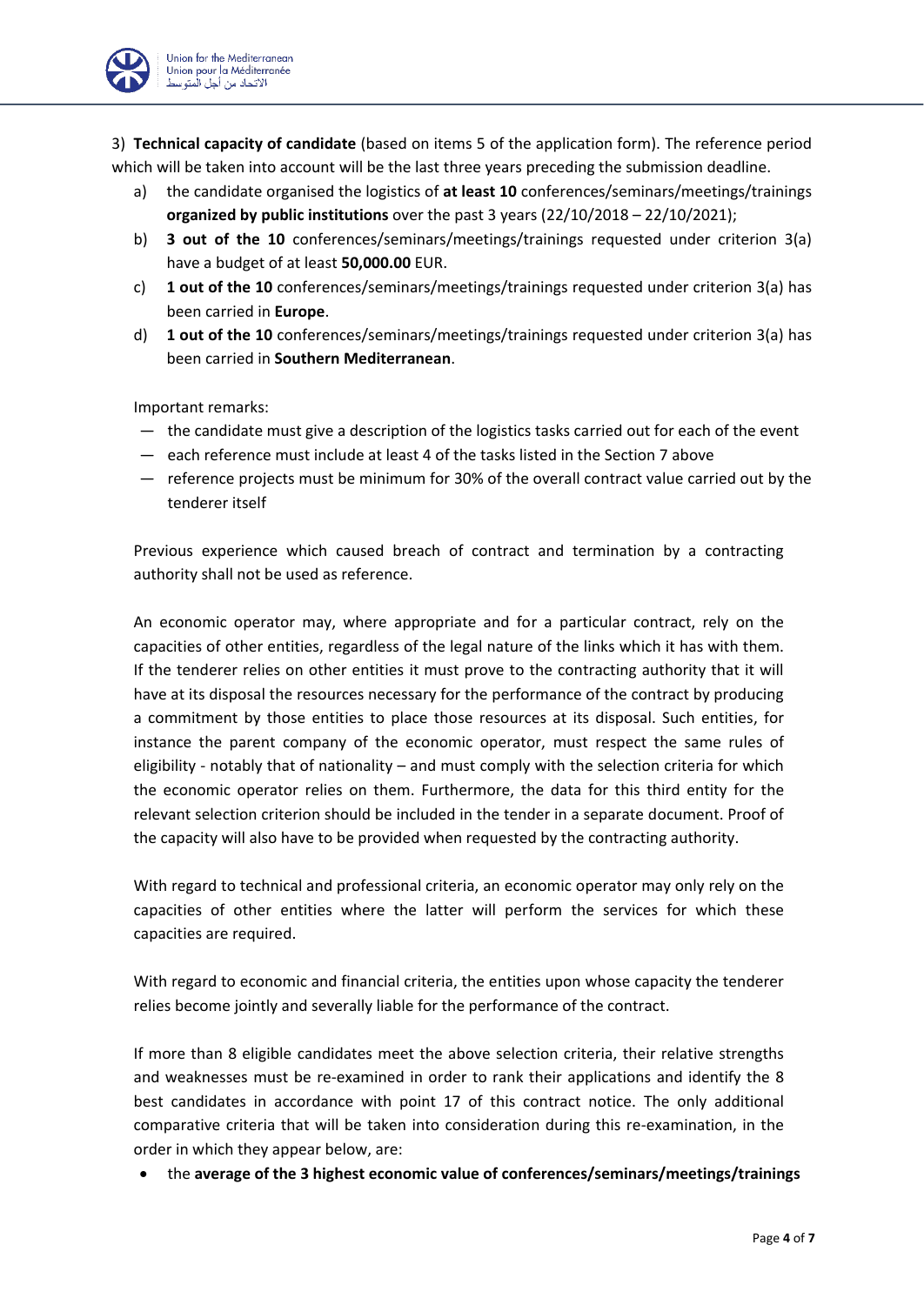

## in criteria 3 (**at least one from Europe and at least one from Southern Mediterranean**)

### **22. Award criteria**

Best price-quality ratio.

### **APPLICATION**

#### **23. Deadline for submission of applications**

The candidate attention is drawn to the fact that there are three different systems for sending applications: one is by post or private mail service, the other is by hand delivery.

In the first case, the application must be sent before the date and time limit for submission, as evidenced by the postmark or deposit slip<sup>3</sup>, but in the second case it is the acknowledgment of receipt given at the time of the delivery of the application that will serve as proof.

The deadline for receipt of applications is on **22/10/2021**, at **13:00** hours (Barcelona time).

Any application sent to the contracting authority after this deadline will not be considered.

The contracting authority may, for reasons of administrative efficiency, reject any application submitted on time to the postal service but received, for any reason beyond the contracting authority's control, after the effective date of approval of the short-list report, if accepting applications that were submitted on time but arrived late would considerably delay the evaluation procedure or jeopardise decisions already taken and notified.

### **24. Application format and details to be provided**

Applications must be submitted using the standard application form, the format and instructions of which must be strictly observed. The application form is available from the following Internet address: <https://ufmsecretariat.org/work-with-us/procurement/>

The application must be accompanied by a declaration of honour on exclusion and selection criteria using the template included with the standard application form.

Any additional documentation (brochure, letter, etc.) sent with an application will not be taken into consideration.

<sup>&</sup>lt;sup>3</sup> It is recommended to use registered mail in case the postmark would not be readable.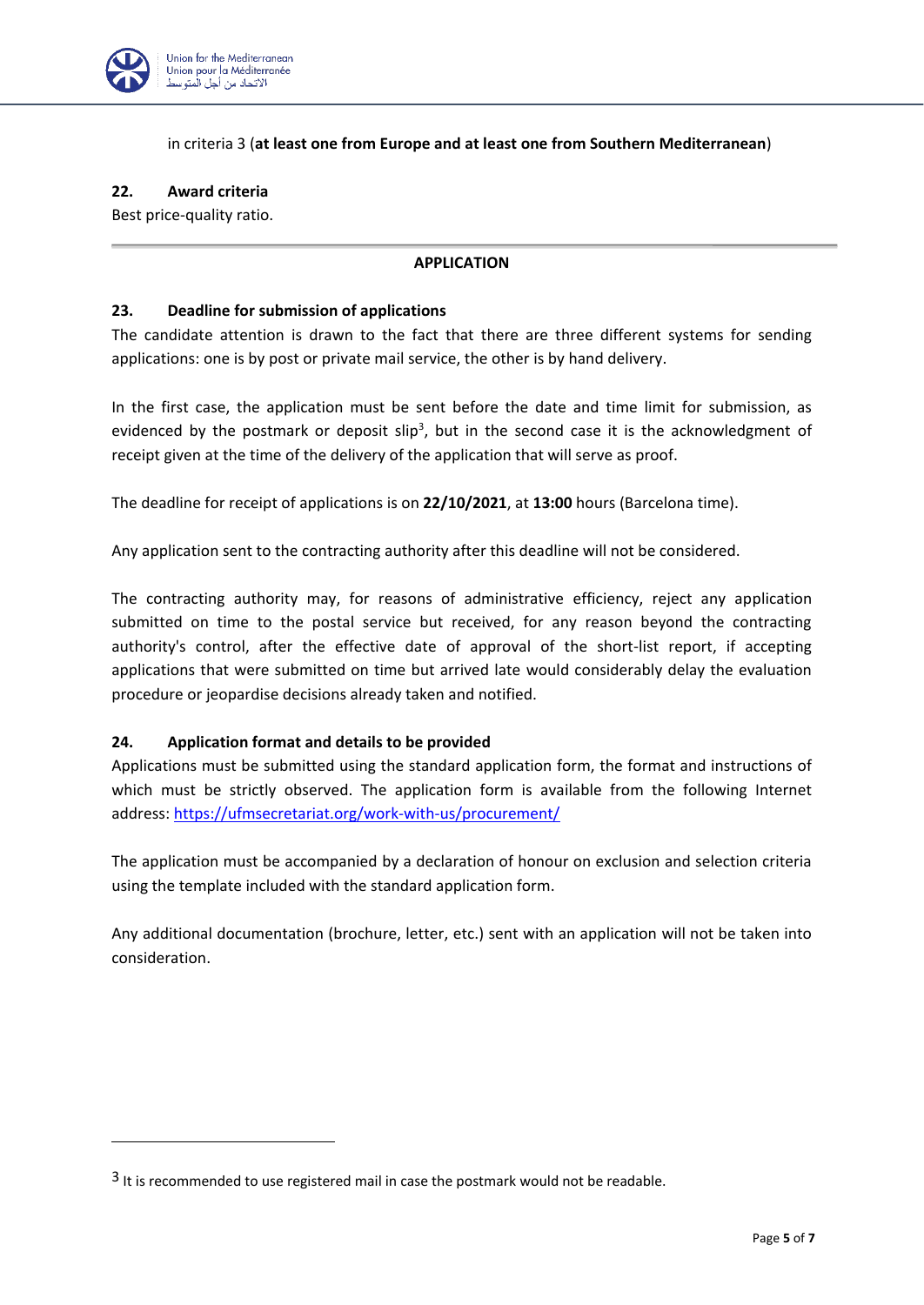

## **25. How applications may be submitted**

Applications must be submitted in English exclusively to the contracting authority in a sealed envelope:

• EITHER by post or by courier service, in which case the evidence shall be constituted by the postmark or the date of the deposit slip, to:

> The Secretariat of the Union for the Mediterranean Procurement Service Palacio de Pedralbes - C/ Pere Duran Farell, 11 08034 Barcelona (Spain)

OR hand delivered by the candidate in person or by an agent directly to the premises of the contracting authority in return for a signed and dated receipt, in which case the evidence shall be constituted by this acknowledgement of receipt, to:

> The Secretariat of the Union for the Mediterranean Procurement Service Palacio de Pedralbes - C/ Pere Duran Farell, 11 08034 Barcelona (Spain)

• **OR** submitted by electronically via: [procurement@ufmsecretariat.org](mailto:procurement@ufmsecretariat.org)

The Contract title and the Publication reference (see item 1 above) must be clearly marked on the envelope containing the application and must always be mentioned in all subsequent correspondence with the contracting authority.

Applications submitted by any other means will not be considered.

By submitting an application candidates accept to receive notification of the outcome of the procedure by electronic means. Such notification shall be deemed to have been received on the date upon which the contracting authority sends it to the electronic address referred to in the application.

# **26. Alteration or withdrawal of applications**

Candidates may alter or withdraw their applications by written notification prior to the deadline for submission of applications. No application may be altered after this deadline.

Any such notification of alteration or withdrawal shall be prepared and submitted in accordance with Item 25. The outer envelope (and the relevant inner envelope if used) must be marked 'Alteration' or 'Withdrawal' as appropriate.

### **27. Operational language**

All written communications for this tender procedure and contract must be in English.